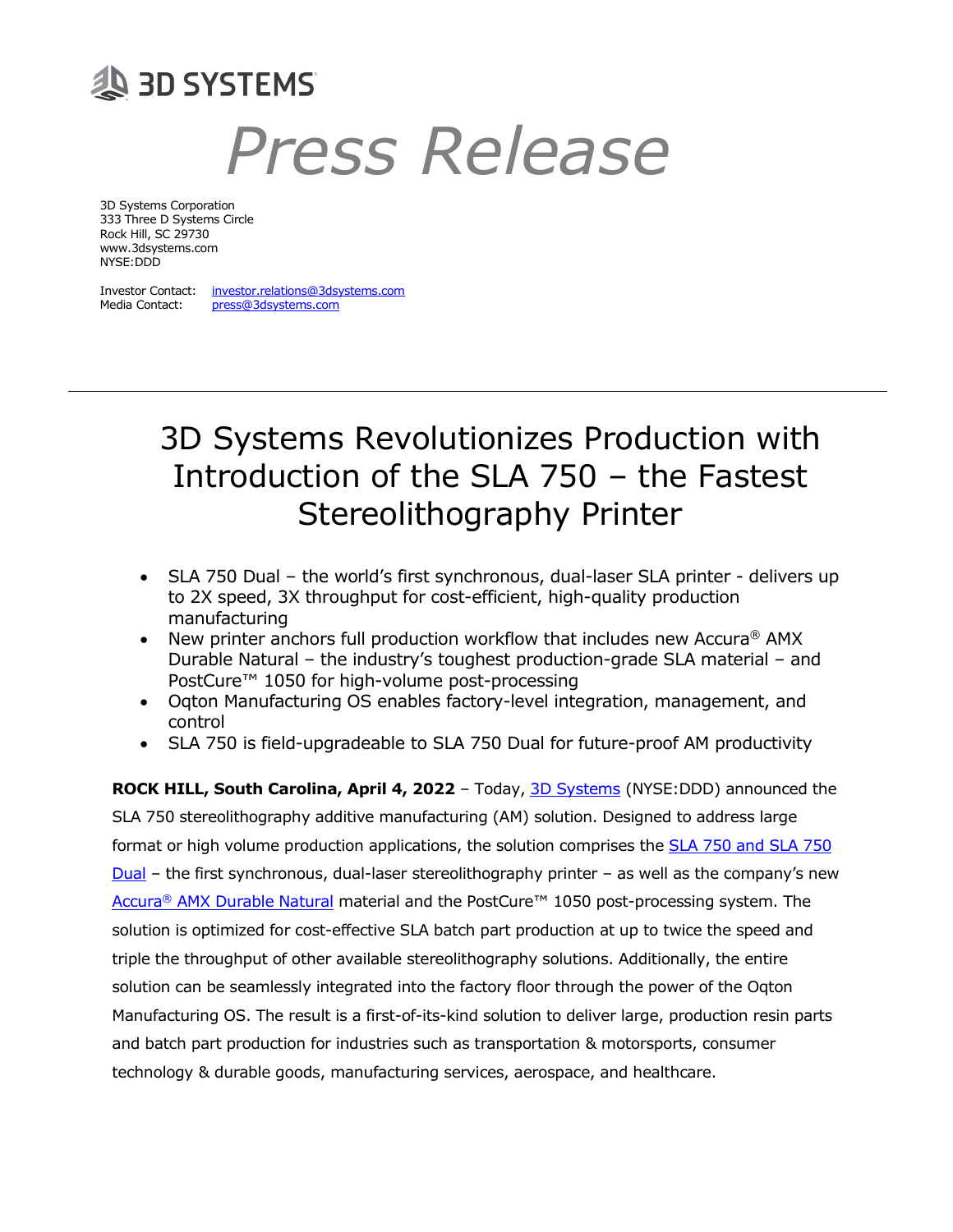"I see the launch of this new platform – which includes a synchronous dual-laser option, Accura materials, and the specialized curing oven - as an example of how we are executing on a global AM strategy that focuses on our strengths," said Dr. David Leigh, executive vice president & chief technology officer for additive manufacturing, 3D Systems. "I believe we are entering an era where there will be a path of rapid evolution to our innovations. In this light, our multi-purpose SLA platform will become a system that can help scale production applications through built-in functional and throughput enhancements."

#### SLA 750 & SLA 750 Dual for Large Production Parts at Unparalleled Speed

With the introduction of 3D Systems' SLA 750 and SLA 750 Dual, manufacturers now have access to the fastest stereolithography solutions available. The platform is designed to deliver the industry-leading combination of print size, speed, accuracy, and resolution for final parts that possess unmatched finish and mechanical performance. The SLA 750 Dual, which is a synchronous, dual-laser system, delivers up to 2X faster print speeds and up to 3X faster throughput than previous generation SLA printers. The SLA 750 is a single-laser configuration that delivers up to 30% faster print speeds and is field-upgradable to the SLA 750 Dual. Both printers feature a 15% larger build envelope and smaller hardware footprint than previous models, allowing manufacturers to optimize and scale production. The system features a self-calibrating dual-rail recoater to improve print process reliability and final part mechanical properties.

The SLA 750 and SLA 750 Dual utilize Hyper-Scan™ vector technology – a proprietary scanning algorithm developed to address the unique requirements of production additive manufacturing applications. Hyper-Scan optimizes key speed and productivity elements such as laser focus and power, as well as vector motor kinematics to deliver significantly improved printer speed and throughput. The printers include downstream automation readiness and are robot compatible for 24/7 lights-out operation (e.g., fully automatic printer turnover, job-offloading, washing, on-boarding).

Both printers include 3D Sprint®, all-in-one software to prepare, optimize, and print 3D CAD data. 3D Sprint delivers all the tools needed to quickly and efficiently go from design to high quality, true-to-CAD printed parts without relying on multiple software packages.

The SLA 750 is already receiving positive feedback from 3D Systems' customers.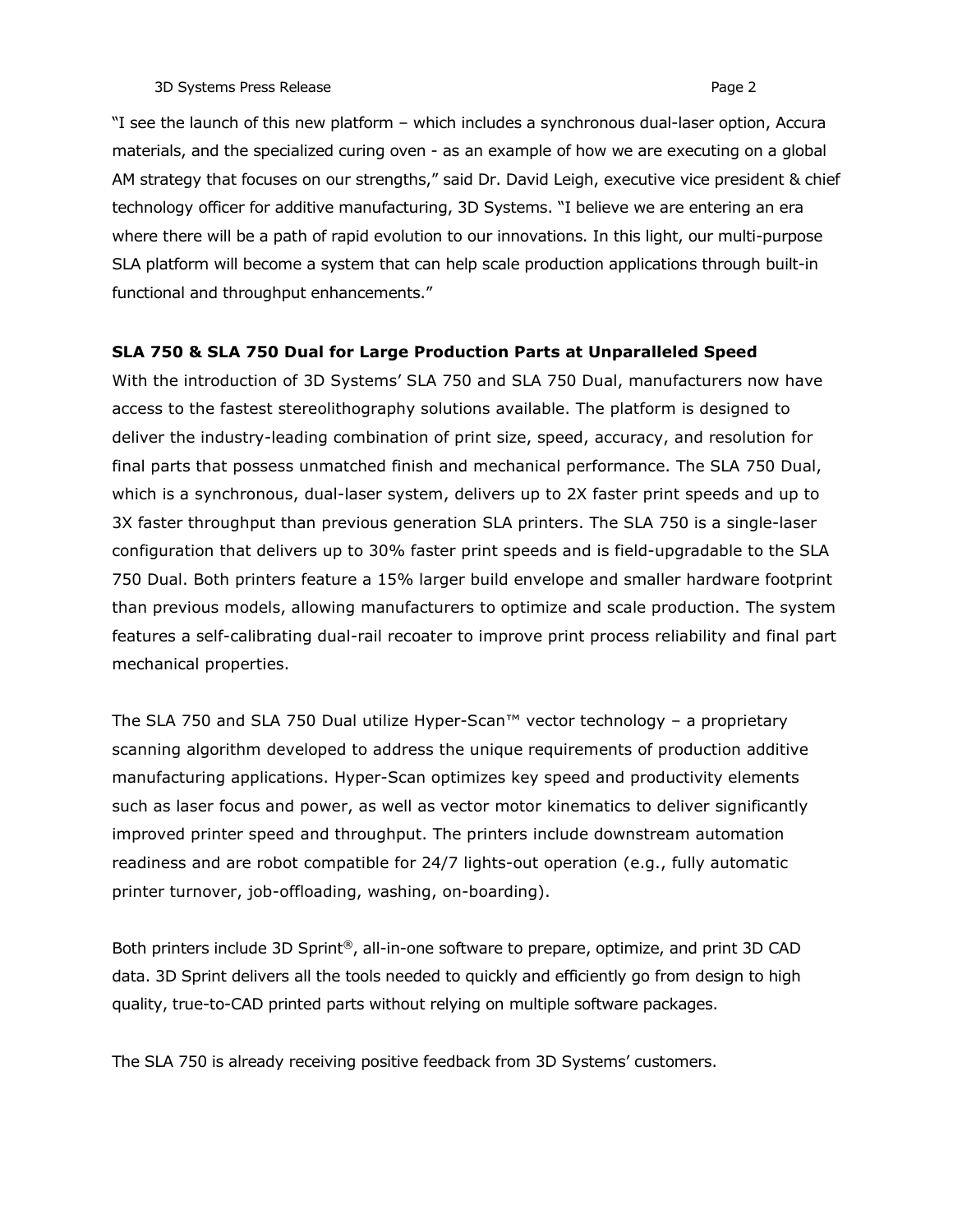#### 3D Systems Press Release **Page 3** and the system of the system of the system of the system of the system of the system of the system of the system of the system of the system of the system of the system of the system of th

"We produce hundreds of SLA parts every week, so time-to-finished-part for us is everything," said Matt Harman, technical director, BTW Alpine F1 Team. "The SLA 750 increases our productivity and efficiency, allowing us to deliver superior quality production parts faster than ever. The entire system has been engineered for ease of operation, including automation. This is a huge step forward for our additive manufacturing capabilities and we are eager to extend our fleet with two more SLA 750s in 2022."

"We depend upon our fleet of 3D Systems SLA printers to deliver accurate, superior quality parts with maximum availability and uptime," said Roger Neilson, Jr., co-CEO, VP, sales & marketing, In'Tech Industries, Inc. "The SLA 750 will allow us to be even more productive with its new userfriendly design and automation features. Our customers love the finish of the parts we produce using the new production-grade Accura AMX materials. The result is the closest we've seen to injection molded parts while allowing engineers the freedom to design for true functional applications."

General availability of the SLA 750 is planned for the second quarter of 2022, and the SLA 750 Dual is planned to be available in the fourth quarter of 2022.

### Extremely Tough Accura AMX Durable Natural Material for High Elongation, High Impact Applications

3D Systems' range of production-grade SLA resins utilizes patented chemistry to deliver long-term mechanical performance and stability for large-scale plastic parts. The company is enhancing its portfolio today with the introduction of Accura AMX Durable Natural. This resin is designed to withstand repeated high mechanical loads and shocks with a unique combination of mechanical properties including impact resistance, tear strength, and elongation at break. Accura AMX Durable Natural is tested per ASTM D4329 and ASTM G194 for indoor mechanical performance for up to eight years, and outdoor weathering stability for up to one and a half years. This material exhibits similar stress/strain toughness performance to standard thermoplastics, and its isotropic mechanical properties ensure superior part strength in any build orientation.

These properties make Accura AMX Durable Natural an ideal material to deliver large, complex, mandrel tooling cores that can be easily removed from convoluted tubing as a single piece. These are invaluable as manufacturing aids for large cooling ducts, pipes, and manifolds used in automotive, aerospace, energy, and consumer goods applications.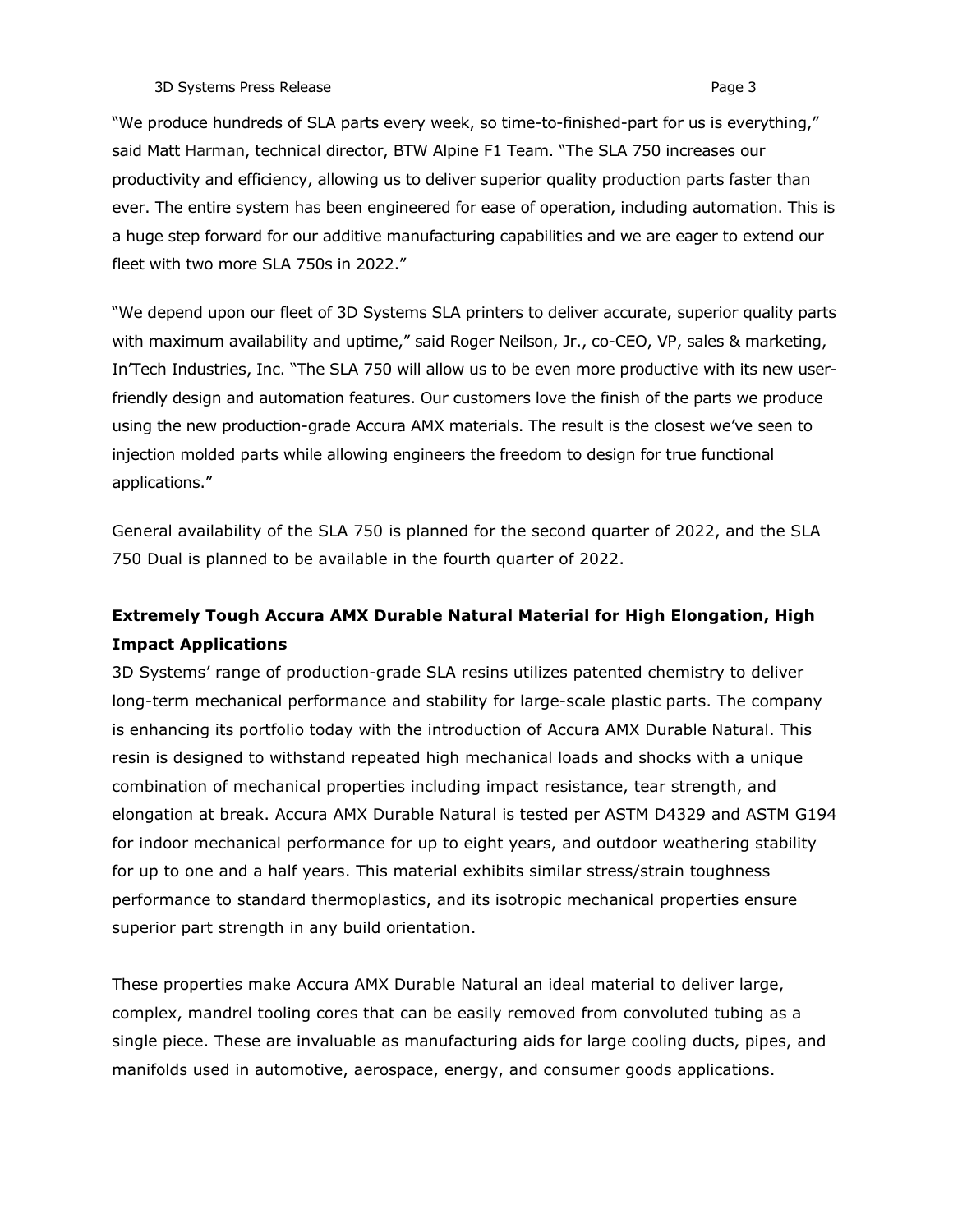3D Systems Press Release **Page 4** and the system of the system of the system of the system of the system of the system of the system of the system of the system of the system of the system of the system of the system of th

Accura AMX Durable Natural is available for immediate order.

#### PostCure 1050 Industrial Scale Post-processing for High Yield, Repeatability

An integral aspect of any polymer additive manufacturing workflow is drying and curing. To meet the requirements of 3D Systems' high yield SLA 750 production workflow, the company is introducing the PostCure 1050. This industrial-scale, post-processing system offers high-volume, high-speed drying and curing for batch jobs and large parts up to 1050mm x 750mm x 600mm. The PostCure 1050 delivers cure times and throughput that are 5X faster than comparable solutions due in part to consistent 360° light uniformity which allows more parts to be cured in less time without manual intervention (e.g., part flipping). Long-life LED light sources, automatic detection and alert of light failures, and a one-step light output calibration routine help ensure more predictable, consistent part and job outcomes. Additionally, optimized light wavelengths, a separately configurable UV intensity, and actively cooled LEDs each with its own adjustable heating enable optimal part cooling without thermally-induced warp.

PostCure 1050 is compatible with all 3D Systems resin printers and suitable for all current and future material innovations. General availability of the system is planned for the third quarter of 2022.

#### Seamless Integration into Existing Workflow with Oqton Manufacturing OS

Additive manufacturing solutions are only one piece of an entire production workflow. To maximize true production agility, AM must seamlessly integrate with the manufacturer's existing workflow. This can be facilitated by Oqton's best-in-class Manufacturing OS, an agnostic platform that enables manufacturers to increase innovation and efficiency by intelligently automating production. Powered by artificial intelligence, the Oqton Manufacturing OS unifies engineering and production, connecting specialist applications across design, CAM, 3D printing, simulation, reverse engineering, and inspection. Combined with Industrial Internet of Things (IIOT) and machine learning technologies, manufacturers can connect technologies and machines across multiple sites, increasing traceability and visibility across an organization.

To learn more about 3D Systems' new SLA 750 stereolithography additive manufacturing solution, the company will have experts on hand at this year's Additive Manufacturing Users Group (AMUG) conference and will also showcase parts and applications in its booth (#P17) on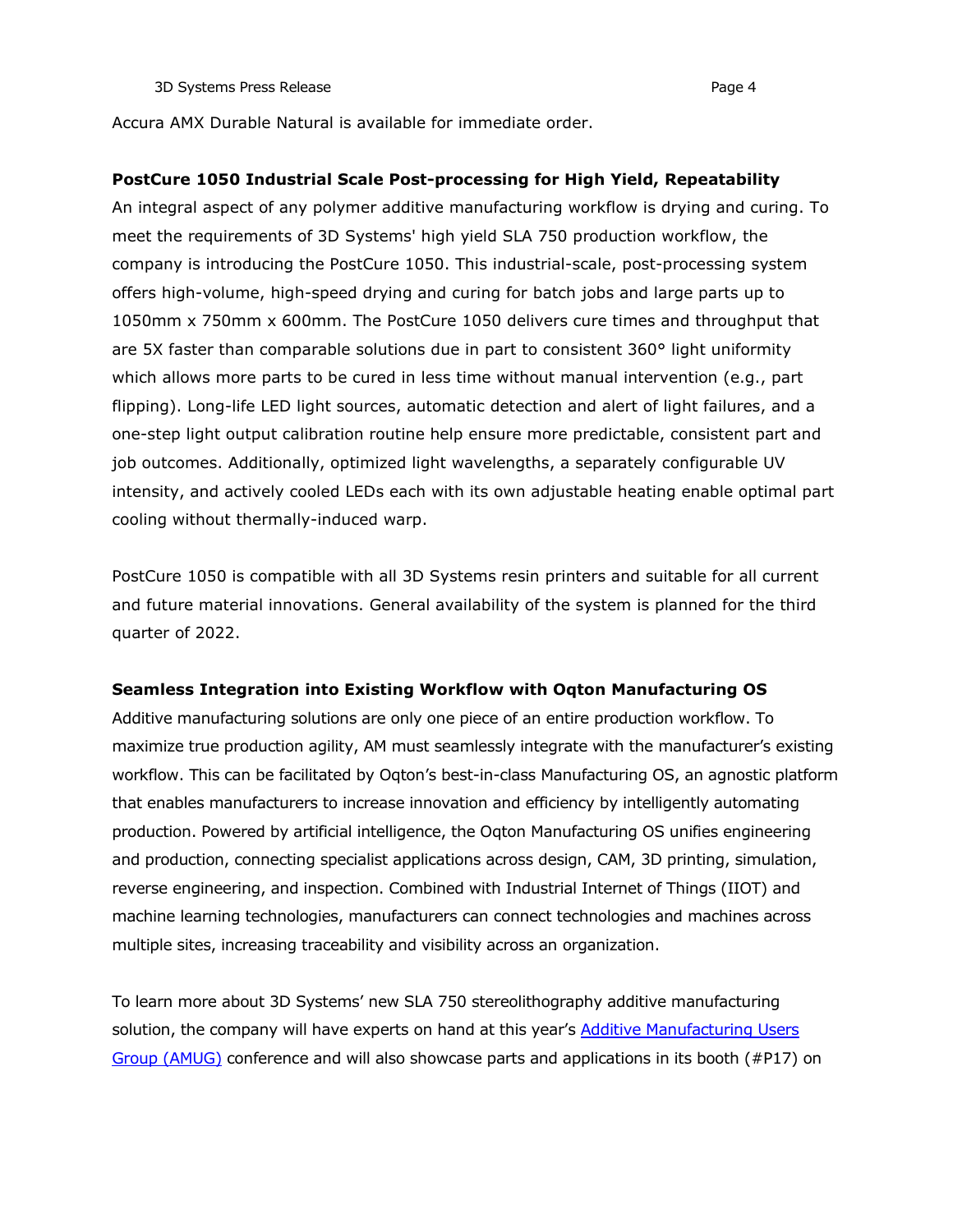April 3 & 4. The new SLA 750 printer will be in 3D Systems' booth (#2613) at RAPID+TCT, May 17-19 in Detroit. For more information, please visit the company's website.

#### Forward-Looking Statements

Certain statements made in this release that are not statements of historical or current facts are forward-looking statements within the meaning of the Private Securities Litigation Reform Act of 1995. Forward-looking statements involve known and unknown risks, uncertainties and other factors that may cause the actual results, performance or achievements of the company to be materially different from historical results or from any future results or projections expressed or implied by such forward-looking statements. In many cases, forward-looking statements can be identified by terms such as "believes," "belief," "expects," "may," "will," "estimates," "intends," "anticipates" or "plans" or the negative of these terms or other comparable terminology. Forward-looking statements are based upon management's beliefs, assumptions, and current expectations and may include comments as to the company's beliefs and expectations as to future events and trends affecting its business and are necessarily subject to uncertainties, many of which are outside the control of the company. The factors described under the headings "Forward-Looking Statements" and "Risk Factors" in the company's periodic filings with the Securities and Exchange Commission, as well as other factors, could cause actual results to differ materially from those reflected or predicted in forward-looking statements. Although management believes that the expectations reflected in the forward-looking statements are reasonable, forward-looking statements are not, and should not be relied upon as a guarantee of future performance or results, nor will they necessarily prove to be accurate indications of the times at which such performance or results will be achieved. The forwardlooking statements included are made only as of the date of the statement. 3D Systems undertakes no obligation to update or revise any forward-looking statements made by management or on its behalf, whether as a result of future developments, subsequent events or circumstances or otherwise, except as required by law.

#### About 3D Systems

More than 30 years ago, 3D Systems brought the innovation of 3D printing to the manufacturing industry. Today, as the leading additive manufacturing solutions partner, we bring innovation, performance, and reliability to every interaction - empowering our customers to create products and business models never before possible. Thanks to our unique offering of hardware, software, materials, and services, each application-specific solution is powered by the expertise of our